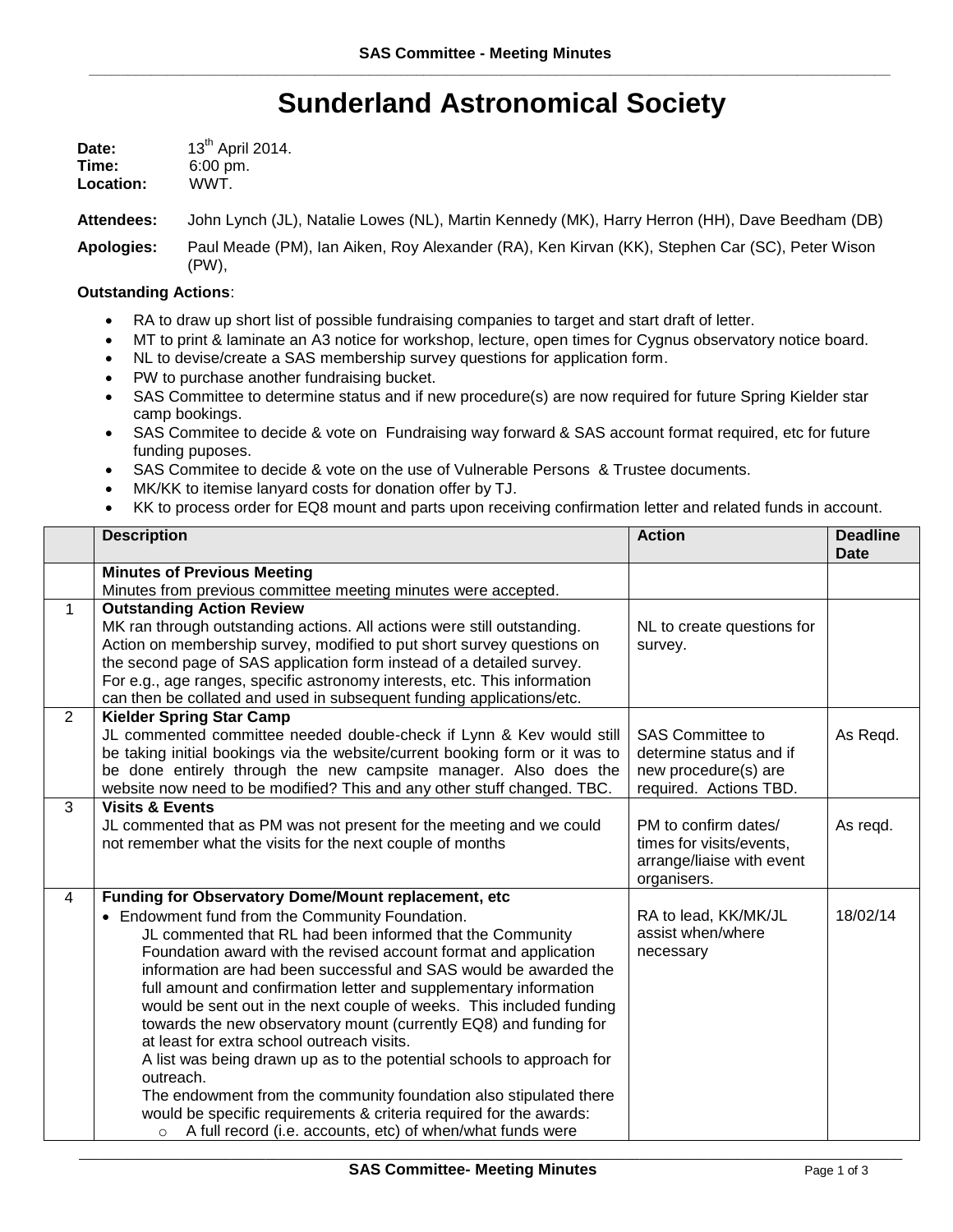|                | <b>Description</b>                                                                                                                                                                                                                                                                                                                                                                                                                                                                                                                                                                                                                                                                                                                                                            | <b>Action</b>                                                            | <b>Deadline</b><br><b>Date</b> |
|----------------|-------------------------------------------------------------------------------------------------------------------------------------------------------------------------------------------------------------------------------------------------------------------------------------------------------------------------------------------------------------------------------------------------------------------------------------------------------------------------------------------------------------------------------------------------------------------------------------------------------------------------------------------------------------------------------------------------------------------------------------------------------------------------------|--------------------------------------------------------------------------|--------------------------------|
|                | spent;<br>They would require reports and feedback on a periodic basis;<br>$\circ$<br>Others TBC when information received.<br>$\circ$<br>JL commented the RL should receive the confirmation letter and<br>information any day. Once SAS had this he would ask Ken to put a<br>purchase order in for the mount and stuff asap.                                                                                                                                                                                                                                                                                                                                                                                                                                                | KK to process purchase<br>order for EQ8 observatory<br>mount.            | 11/05/14                       |
|                | <b>Other Fundraising Streams</b><br>JL commented that RL had suggested that the next fundraising goal should<br>be BIFFA.<br>JL also commented that the funding requirements from SAS would be<br>more comprehensive/rigorous and based more on for charity commission<br>compliance. For e.g. observatory in correct catchment area, necessary<br>documentation required certain no. of observatory opening times/year, and<br>also a further 2 years of pre-dated accounts details in the revised format, in<br>total, last 3 years of accounts, as well as other information. Therefore, the<br>previous 2 years accounts would need to be required from SAS Treasurer<br>in the revised accounts format. All would be confirmed at the next<br>committee/funding meeting. | <b>SAS Committee to vote</b><br>on format of SAS<br>accounts.            | Date TBD.                      |
|                | <b>SAS Fundraising - general</b><br>JL commented that the SAS Committee a decisions & a vote would be<br>required for SAS fundraising policy & how the committee sees SAS way<br>forward and future funding aspirations. A number of Funding goals and<br>aspirations were outlined. However, as there was not a full committee, this<br>will be raised again and decided at next meeting or specific funding<br>meeting, if required.                                                                                                                                                                                                                                                                                                                                        | <b>SAS Committee to vote</b><br>SAS fundraising policy &<br>way forward. | Date TBD.                      |
|                | Required forms/documentation for charity commission compliance.<br>$\bullet$<br>SAS Committee to voted on the use of Vulnerable Persons document<br>& Trustees document (4; yes, No ;0). JL of issued Vulnerable<br>Persons document & Trustees document for signatures which was<br>signed by committee attendees.<br>JL Commented other requirements/information re: BIFFA funding<br>application would be raised at the next committee/funding meeting in<br>more detail.                                                                                                                                                                                                                                                                                                  |                                                                          |                                |
|                | <b>Funding Strategies</b><br>$\bullet$<br>Outstanding Action: Shortlist of companies, organisations, etc to<br>approach. Draft initial letter for donation enquiries for committee<br>comments.                                                                                                                                                                                                                                                                                                                                                                                                                                                                                                                                                                               | RA to draw up short list<br>and start draft of letter.                   | As Regd.                       |
| $\overline{5}$ | <b>WWT Shed</b><br>DB commented that he had a quote for £1528 for the build & erection of<br>shed with roll-off roof. It was agreed that this figure seemed reasonable.<br>However, no one around table really had any prior knowledge.<br>DB to arrange a visit by Stephen Tulip, "Polar Shed & Timber Supplies" at<br>the next Observatory open night to discuss DB initial design, measuring up<br>and quotation.                                                                                                                                                                                                                                                                                                                                                          | DB to arrange a visit by<br>shed builder on 17 <sup>th</sup> April.      |                                |

## **Any Other Business**

- Astro photography Competition. Committee discussed the rules for the astrophotography competition this year. The rules are outlined in a the news post on the SAS website. A number of possible prizes were discussed forjkm DSLR SD crds to Amazon tokens. Budget to be decided at next meeting.
- Charity Bike Ride,  $8^{th}$  June.

\_\_\_\_\_\_\_\_\_\_\_\_\_\_\_\_\_\_\_\_\_\_\_\_\_\_\_\_\_\_\_\_\_\_\_\_\_\_\_\_\_\_\_\_\_\_\_\_\_\_\_\_\_\_\_\_\_\_\_\_\_\_\_\_\_\_\_\_\_\_\_\_\_\_\_\_\_\_\_\_\_\_\_\_\_\_\_\_\_\_\_\_\_\_\_\_\_\_\_\_\_\_\_\_\_\_\_\_\_\_\_\_\_\_\_\_\_\_\_